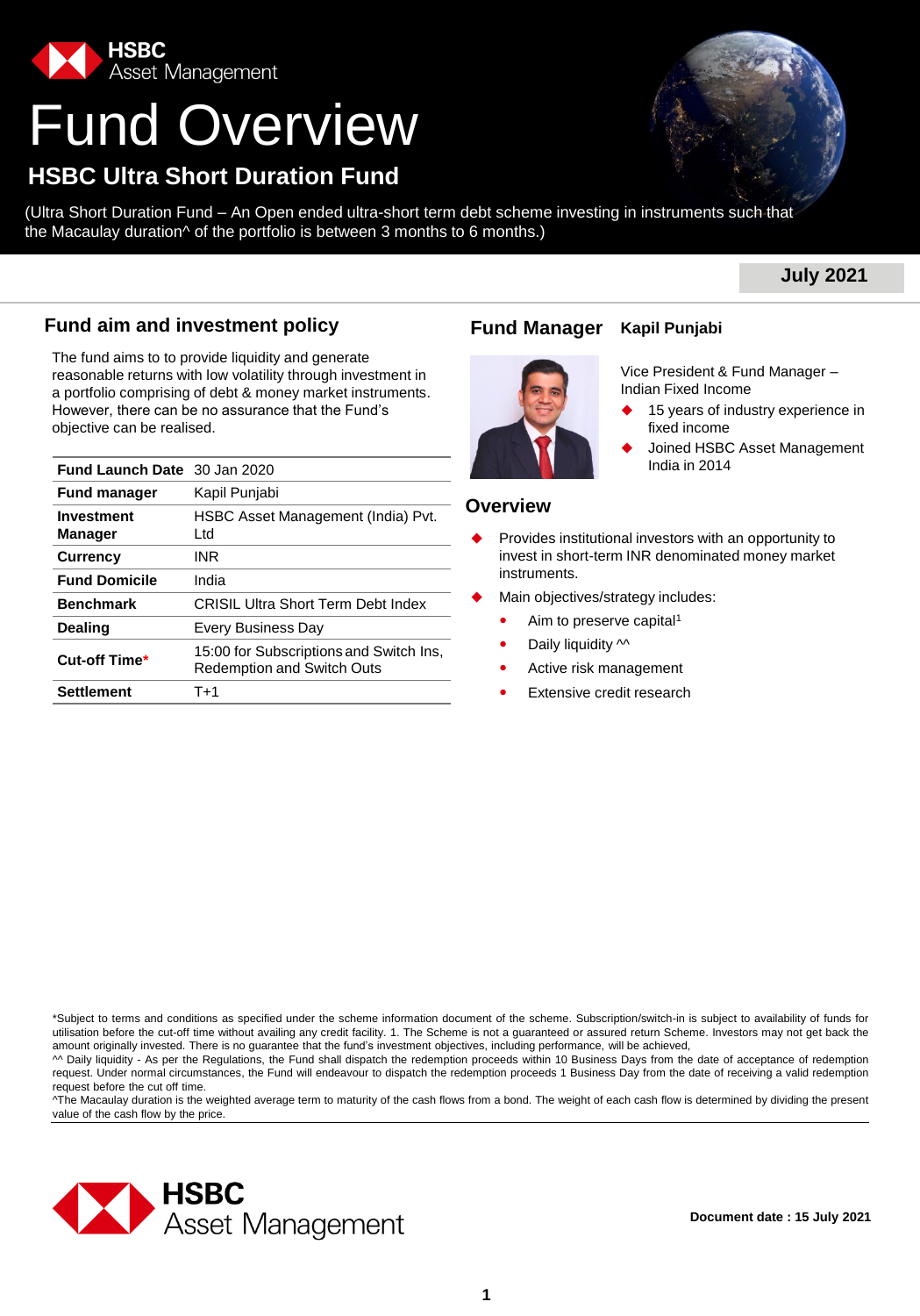# **Portfolio characteristics**

| Yield to Maturity <sup>1</sup> | 3.80%            |
|--------------------------------|------------------|
| Current AUM (~INR m)           | 14826.7          |
| Current WAM <sup>2</sup>       | $\sim 0.45$ year |
| <b>Maximum Maturity</b>        | 6 months         |
| Maximum WAM <sup>2</sup>       | 6 months         |

# **Fund Information**

|                                    | <b>Features</b> |
|------------------------------------|-----------------|
| <b>Current NAV – Growth option</b> | INR 1,066.6785  |
| <b>Settlement Date</b>             | $T + 14$        |

| <b>Fund Name</b>         | <b>Total Expense Ratio (TER)</b><br>(as of 30 June 2021) | <b>Minimum Application</b><br>Amount (Rs) | <b>Minimum Redemption/</b><br><b>Switch Account (Rs)</b> |
|--------------------------|----------------------------------------------------------|-------------------------------------------|----------------------------------------------------------|
| <b>HUSDF</b>             | $0.48\%$ <sup>3</sup>                                    | 5.000                                     | 1.000                                                    |
| <b>HUSDF Direct Plan</b> | $0.22\%$ <sup>3</sup>                                    | 5.000                                     | 1.000                                                    |

HSBC Mutual Fund/HSBC Asset Management (India) Private Limited would update the current expense ratios (TER) on its website at least three working days prior to the effective date of the change. Details of such changes can be referred on the following link under the Daily TER section:<https://www.assetmanagement.hsbc.co.in/en/mutual-funds>

Source: HSBC Global Asset Management, data as of 30 June 2021

Notes:<br>1.

- TYTM Based on investment amount
- 2. The Weighted Average Maturity (WAM) of the fund
- 3. TER is annualized and Includes GST on Investment Management fees
- 4. As per the local regulations, the fund shall dispatch the redemption proceeds within 10 business days from the date of acceptance of redemption request. Under normal circumstances, the Fund will endeavour to dispatch the redemption proceeds within 1 business day from the date of receiving redemption request.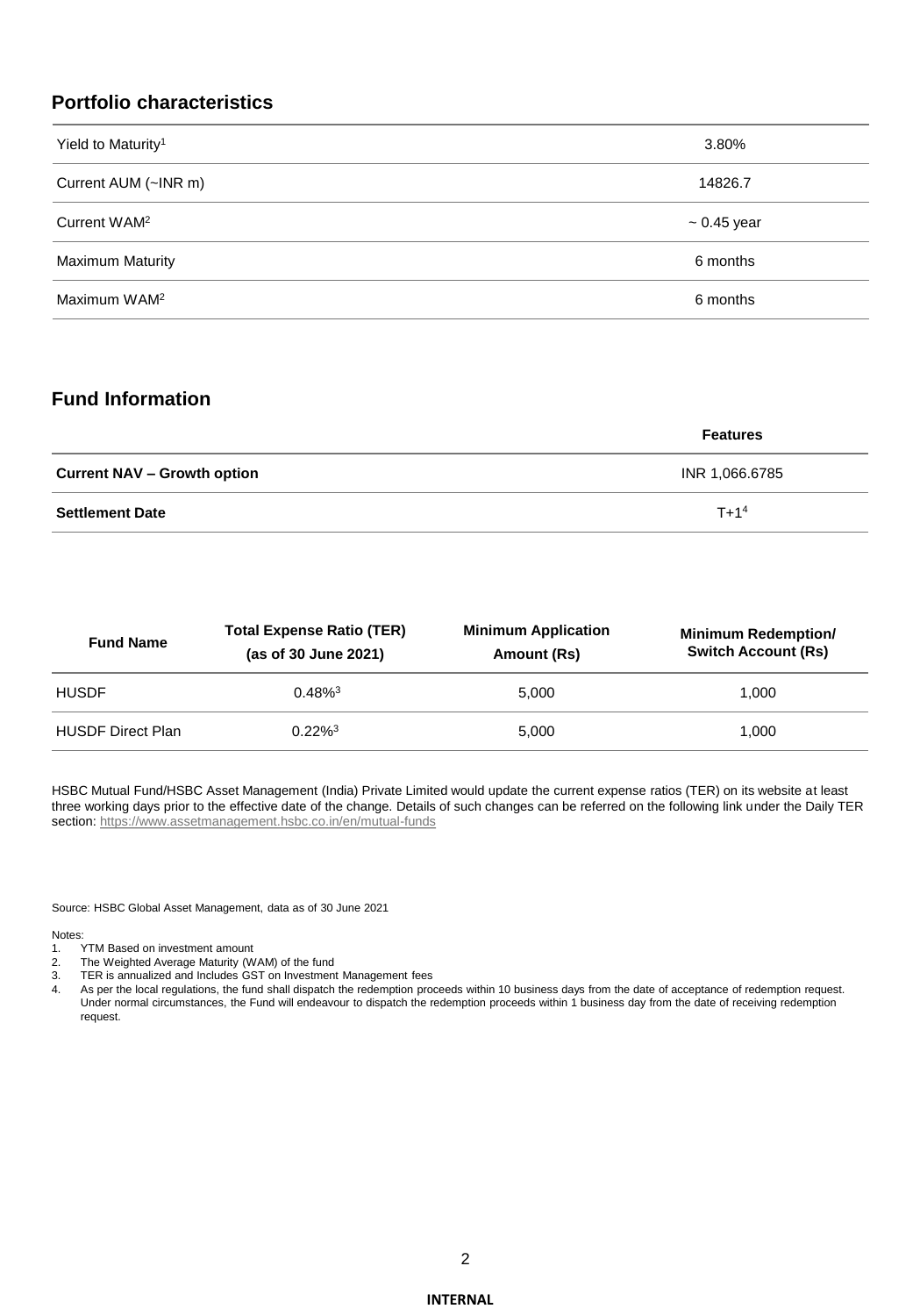# **Portfolio Compositions<sup>1</sup>**

# **Credit Quality Mix – local\* credit rating agencies' short-term ratings**

#### **Instrument Mix**



#### **Top 10 issuers/counterparties % NAV**

| <b>Reliance Industries</b>               | 7.62% |
|------------------------------------------|-------|
| 182 DAYS TBILL RED 25-11-2021            | 6.65% |
| 182 DAYS TBILL RED 02-12-2021            | 6.64% |
| National Bk for Agriculture & Rural Dev. | 6.60% |
| National Highways Authority of India     | 6.18% |
| Axis Bank                                | 5.93% |
| REC                                      | 5.44% |
| Food Corporation of India                | 5.25% |
| <b>HDB Financial Services</b>            | 3.75% |
| L & T Finance                            | 3.42% |

#### **Investment process and team**

Our investment process is active, fundamental and value driven. It combines qualitative top-down analysis of macroeconomic and market dynamics, with structured bottom-up research into individual bond issuers and fixed income securities. While investment decisions are taken locally to ensure focus and accountability, our portfolio managers in India are able to access the expertise and experience of our investment professionals worldwide in order to gain a truly global perspective.

The Fund is managed in India by Kapil Punjabi, who has over 15 years of investment experience. The team in India benefits from the broader HSBC Asset Management Liquidity team which manages money market assets across multiple currencies globally.

Notes:

\* The rating mentioned above refers to the local credit rating in India. The rating criteria and methodology used by Indian local rating agencies may be different from those adopted by most of the established international credit rating agencies. Therefore, the Indian local credit rating system may not provide an equivalent

standard for comparison with securities rated by international credit rating agencies.

1. Subject to change without notice.

Source: HSBC Global Asset Management, All data as on 30 June 2021 except otherwise mentioned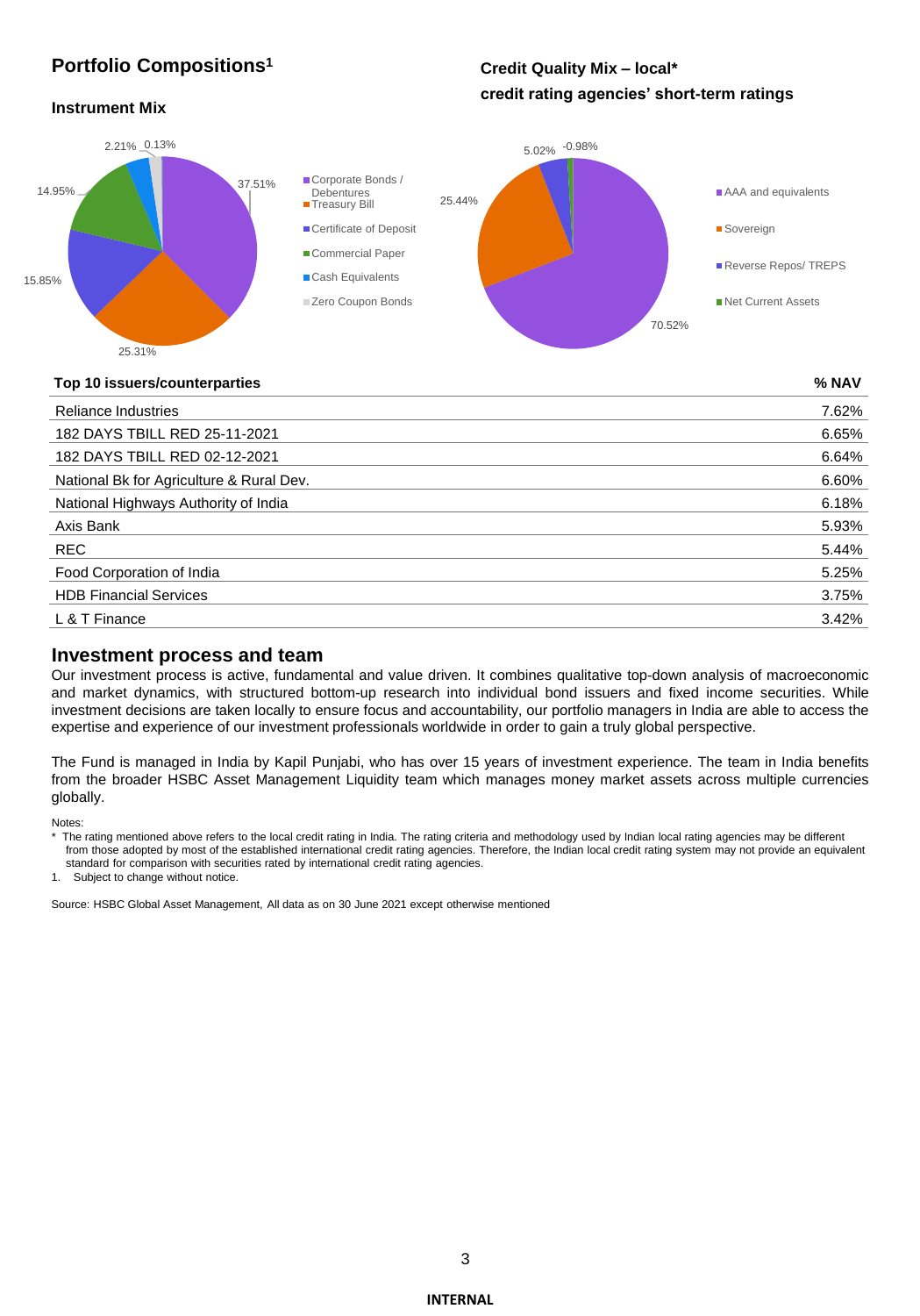#### **Lump sum investment performance**

| <b>Fund / Benchmark</b>                                                       | 1 Year       |           | 3 Years      |                  | 5 Years      |                  | <b>Since Inception</b> |                  |                      |  |  |
|-------------------------------------------------------------------------------|--------------|-----------|--------------|------------------|--------------|------------------|------------------------|------------------|----------------------|--|--|
| (Value of Rs 10,000 invested)                                                 | Amount in Rs | Returns % | Amount in Rs | <b>Returns %</b> | Amount in Rs | <b>Returns %</b> | Amount in Rs           | <b>Returns %</b> |                      |  |  |
| <b>HSBC Ultra Short Duration Fund</b>                                         | 10.370       | 3.70      | <b>NA</b>    | <b>NA</b>        | <b>NA</b>    | <b>NA</b>        | 10.667                 | 4.65             |                      |  |  |
| Scheme Benchmark (CRISIL Ultra Short Term Debt Index)                         | 10,455       | 4.55      | <b>NA</b>    | <b>NA</b>        | <b>NA</b>    | <b>NA</b>        | 10.775                 | 5.40             |                      |  |  |
| Additional Benchmark (NIFTY Ultra Short Duration Debt<br>$Index$ <sup>*</sup> | 10.405       | 4.05      | <b>NA</b>    | <b>NA</b>        | <b>NA</b>    | <b>NA</b>        | 10.706                 | 4.92             | cepti<br>Date<br>Jan |  |  |
| Additional Benchmark (CRISIL 1 Year T-Bill Index)*                            | 10,358       | 3.58      | <b>NA</b>    | <b>NA</b>        | <b>NA</b>    | <b>NA</b>        | 10.724                 | 5.05             | 0                    |  |  |
|                                                                               |              |           |              |                  |              |                  |                        |                  |                      |  |  |

#### **Lump sum investment performance**

| <b>Fund / Benchmark</b><br>(Value of Rs 10,000 invested)     |                 | 15 Days<br>7 Days   |                 | 30 Days      |                 | 1 Year              |                  | 3 Years           |                        | 5 Years             |                         | <b>Since Inception</b> |                         |              |                 |
|--------------------------------------------------------------|-----------------|---------------------|-----------------|--------------|-----------------|---------------------|------------------|-------------------|------------------------|---------------------|-------------------------|------------------------|-------------------------|--------------|-----------------|
|                                                              | Amount<br>in Rs | <b>Returns</b><br>% | Amount<br>in Rs | Returns<br>% | Amount<br>in Rs | <b>Returns</b><br>% | Amount inl<br>Rs | Returns<br>$(\%)$ | Amount in<br><b>Rs</b> | <b>Returns</b><br>% | Amount inl<br><b>Rs</b> | Returns<br>$\%$        | <b>Amount inl</b><br>Rs | Returns<br>% |                 |
| <b>HSBC Cash Fund<sup>1</sup></b>                            | 10.007          | 3.61                | 10.014          | 3.35         | 10.027          | 3.30                | 10.315           | 3.15              | 11.690                 | 5.34                | 13.360                  | 5.96                   | 20.545                  | 7.37         |                 |
| <b>Scheme Benchmark (CRISIL</b><br><b>Liquid Fund Index)</b> | 10.007          | 3.73                | 10.015          | 3.59         | 10.029          | 3.57                | 10.371           | 3.71              | 11.809                 | 5.70                | 13.503                  | 6.19                   | 20.615                  | 7.41         | ႙<br>0<br>흡출    |
| <b>Additional Benchmark</b><br>(CRISIL91DavT-BillIndex)*     | 10.008          | 4.17                | 10.006          | 1.36         | 10.020          | 2.45                | 10.358           | 3.58              | 12.043                 | 6.39                | 13.573                  | 6.30                   | 19.734                  | 6.95         | <b>92</b><br>థే |
| <b>Additional Benchmark</b><br>(CRISIL1YearT-BillIndex)*     | 10,008          | 4.24                | 10.015          | 3.76         | 10.030          | 3.68                | 10.340           | 3.40              | 11.722                 | 5.44                | 13.284                  | 5.84                   | 19,915                  | 7.04         |                 |

#### **Performance of other funds managed by the Fund Manager**

| <b>Fund / Benchmark</b>                                                                                      | 1 Year              |                  | 3 Years              |                  | 5 Years             |           | <b>Since Inception</b> |           |                                        |
|--------------------------------------------------------------------------------------------------------------|---------------------|------------------|----------------------|------------------|---------------------|-----------|------------------------|-----------|----------------------------------------|
| (Value of Rs 10,000 invested)                                                                                | <b>Amount in Rs</b> | <b>Returns %</b> | <b>Amount in Rs.</b> | <b>Returns %</b> | <b>Amount in Rs</b> | Returns % | Amount in Rs           | Returns % |                                        |
| <b>HSBC Overnight Fund</b>                                                                                   | 10,300              | 3.00             | <b>NA</b>            | <b>NA</b>        | <b>NA</b>           | <b>NA</b> | 10.811                 | 3.77      |                                        |
| Scheme Benchmark (CRISIL Overnight Index)                                                                    | 10,318              | 3.18             | <b>NA</b>            | <b>NA</b>        | <b>NA</b>           | <b>NA</b> | 10.848                 | 3.93      | Inception Date:<br>22-May-19           |
| Additional Benchmark (Nifty 1D Rate Index)*                                                                  | 10,358              | 3.58             | <b>NA</b>            | <b>NA</b>        | <b>NA</b>           | <b>NA</b> | 11.248                 | 5.74      |                                        |
| Additional Benchmark (CRISIL 1 Year T-Bill Index)*                                                           | 10.318              | 3.18             | <b>NA</b>            | <b>NA</b>        | <b>NA</b>           | <b>NA</b> | 10.848                 | 3.93      |                                        |
| <b>HSBC Debt Fund</b>                                                                                        | 10,218              | 2.18             | 12,645               | 8.12             | 13,591              | 6.32      | 34,649                 | 6.92      |                                        |
| Scheme Benchmark (CRISIL Composite Bond Fund<br>Index)                                                       | 10,490              | 4.90             | 13,251               | 9.82             | 14,963              | 8.39      | 35,672                 | 7.09      | Inception<br>Date:<br><u>10-Dec-02</u> |
| Additional Benchmark (CRISIL 10 year Gilt Index) *                                                           | 10.408              | 4.08             | 13.174               | 9.61             | 14.192              | 7.25      | 31.184                 | 6.32      |                                        |
| <b>HSBC Low Duration Fund<sup>2</sup></b>                                                                    | 11.192              | 11.92            | 10,574               | 1.88             | 11.991              | 3.70      | 16,331                 | 5.77      |                                        |
| Scheme Benchmark (CRISIL Low Duration Debt<br>Index)                                                         | 10.511              | 5.11             | 12.405               | 7.45             | 14.314              | 7.44      | 19,911                 | 8.19      | Inception<br>Date:<br>17-Oct-06        |
| Additional Benchmark (CRISIL 1 Year T-Bill Index) *                                                          | 10,358              | 3.58             | 12,043               | 6.39             | 13,573              | 6.30      | 17.809                 | 6.82      |                                        |
| <b>HSBC Regular Savings Fund</b>                                                                             | 11,290              | 12.90            | 12,759               | 8.44             | 14,263              | 7.36      | 44,005                 | 8.91      |                                        |
| Scheme Benchmark (CRISIL Hybrid 85+15 -<br><b>Conservative Index)</b>                                        | 11.188              | 11.88            | 13.714               | 11.08            | 15.925              | 9.75      | 41.678                 | 8.57      | Inception<br>Date:<br>24-Feb-04        |
| Additional Benchmark (CRISIL 10 Year Gilt Index) *                                                           | 10,408              | 4.08             | 13,174               | 9.61             | 14.192              | 7.25      | 27,140                 | 5.92      |                                        |
| <b>HSBC Equity Hybrid Fund</b>                                                                               | 13,923              | 39.23            | <b>NA</b>            | <b>NA</b>        | <b>NA</b>           | <b>NA</b> | 14,664                 | 15.29     |                                        |
| Scheme Benchmark (Composite index of CRISIL<br>Composite Bond Fund Index (30%) and S&P BSE<br>200 TRI (70%)) | 14.624              | 46.24            | <b>NA</b>            | <b>NA</b>        | <b>NA</b>           | <b>NA</b> | 15,573                 | 17.90     | Inception<br>Date:<br>22-Oct-18        |
| Additional Benchmark (Nifty 50 TRI) *                                                                        | 15,458              | 54.58            | <b>NA</b>            | <b>NA</b>        | <b>NA</b>           | <b>NA</b> | 15,851                 | 18.68     |                                        |

Past performance may or may not be sustained in the future. Refer note below, HSBC Ultra Short Duration Fund - Fund Manager - Funds Managed by Kapil Punjabi (Total Schemes Managed 8) - Effective (29 January 2020), **HSBC Cash Fund -** Fund Manager - Funds Managed by Kapil Punjabi (Total Schemes Managed 8) - Effective (14 March 2014), **HSBC Overnight Fund** - Fund Manager - Funds Managed by Kapil Punjabi (Total Schemes Managed 8) - Effective (22 May 2019), **HSBC Debt Fund -** Fund Manager - Funds Managed by Kapil Punjabi (Total Schemes Managed 8) - Effective (18 February 2019), **HSBC Low Duration Fund -** Fund Manager - Funds Managed by Kapil Punjabi (Total Schemes Managed 8) - Effective (18 October 2014), **HSBC Regular Savings Fund -** Fund Manager - Funds Managed by Kapil Punjabi (For Debt Portion) (Total Schemes Managed 8) - Effective (18 February 2019), Funds Managed by Gautam Bhupal (For Equity portion) (Total Schemes Managed 7) - Effective (23 July 2019), **HSBC Equity Hybrid Fund -** Fund Manager - Funds Managed by Neelotpal Sahai (For Equity) Total Schemes Managed – 5 - Effective (22 October 2018), Fund Manager - Funds Managed by Ranjithgopal K A (For Equity) Total Schemes Managed – 1 - Effective (23 July 2019), Fund Manager - Funds Managed by Kapil Punjabi (For Debt) Total Schemes Managed – 8 - Effective (18 February 2019)

Past performance may or may not be sustained in the future. Refer note below.

The Performance of HSBC Global Equity Climate Change Fund of Fund (managed by Priyankar Sarkar and Kapil Punjabi ) is not given since the scheme has not completed 6 Months from the date of inception.

Pursuant to the circular issued by SEBI on 'Categorization and Rationalization of the Schemes, there has been change in the fundamental attribute(s) of the aforesaid scheme(s) effective Mar 14, 2018.

\*Additional benchmark as per SEBI circular no. SEBI/HO/IMD/DF2/CIR/P/2021/024 dated March 04, 2021

<sup>1</sup> Pursuant to SEBI circular dated Sept 13, 2012, certain Plans / Options within the schemes have been discontinued to comply with a single plan structure. Since there was no continuous NAV history available for the surviving Plan prior to 19 May 2011, returns since the said date have been considered for calculating performance. The inception date of HSBC Cash Fund however is 4 December 2002.

<sup>2</sup> Pursuant to SEBI circular dated Sept 13, 2012, certain Plans / Options within the schemes have been discontinued to comply with a single plan structure. Since there was no continuous NAV history available for the surviving Plan prior to 1 October 2012, returns since the said date have been considered for calculating performance. The inception date of HSBC Low Duration Fund however is 17 October 2006.

4 of the close ended schemes, the performance of close-ended schemes is not provided as it is strictly not comparable with that of open ended schemes. The performance details provided herein are of other than Direct Plan - Growth Option. Returns on Rs 10,000 are point-to-point returns for the specific time period, invested at the start of the period. The returns for the respective periods are provided as on last available NAV of June 2021 for the respective Schemes. Returns 1 year and Above are Compounded Annualised. Load is not taken into consideration for computation of performance. Different plans shall have a different expense structure. The expenses of the Direct Plan under the Scheme will be lower to the extent of the distribution expenses / commission charged to the Other than Direct Plan. The performance data of the scheme(s) managed by the respective Fund Manager which has/have not completed 6 months is not provided. Considering the varying maturities

#### **INTERNAL**